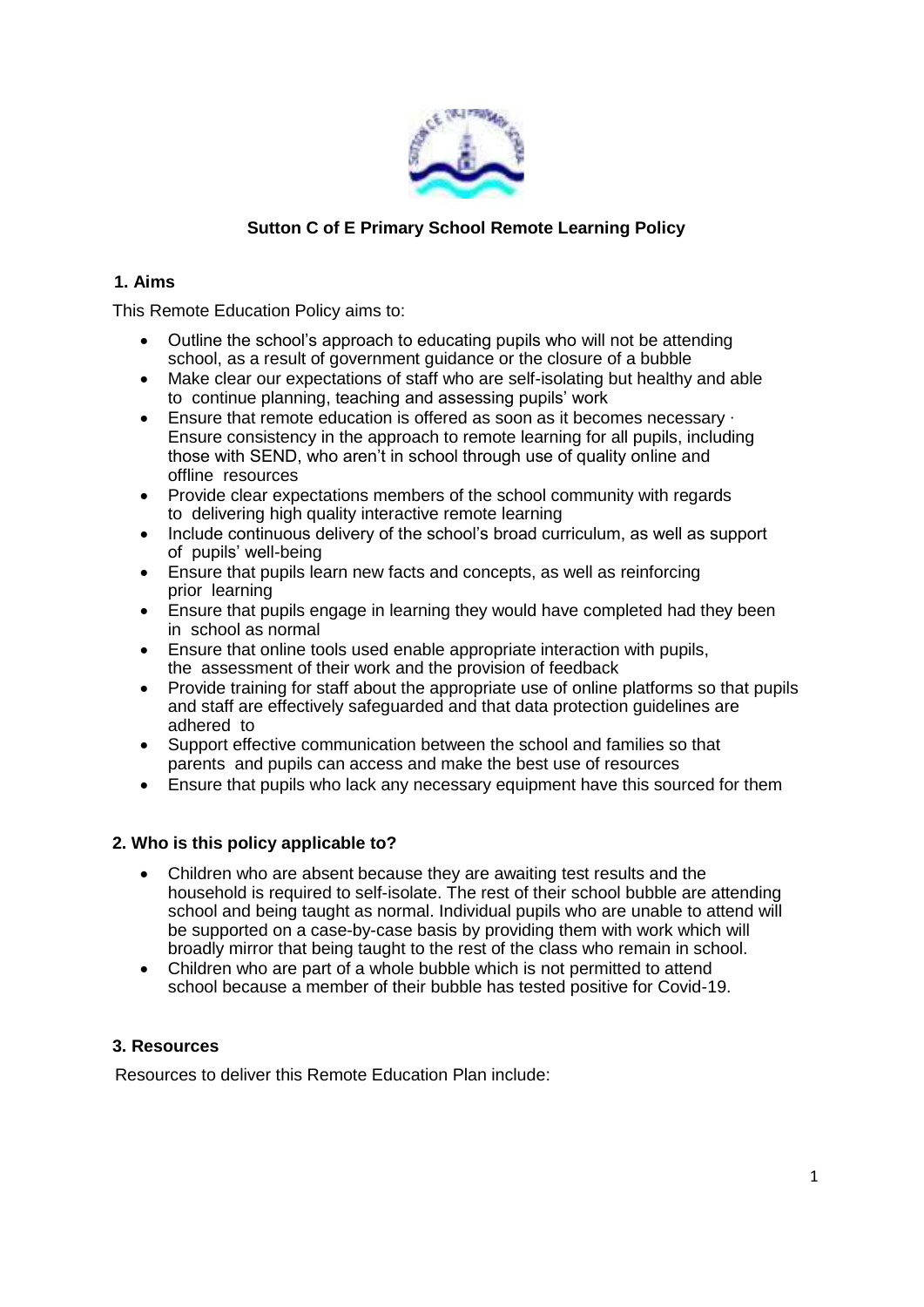- Online tools/school subscriptions for:
- Class dojo, Times Table Rockstars, Oxford Owl, White Rose, Accelerated Reader, Nessy
- Use of video for pupil discussions, teacher instruction and modelling, addressing misconceptions or provide extension work
- Live teaching (online lessons)
- Pre-recorded teaching (e.g. Oak National Academy Lessons, video/audio recordings made by teachers, RWI recordings, BBC online learning recordings) ∙ Printed paper packs produced by teachers
- Commercially available websites supporting the teaching of specific subjects or areas, including video clips or sequences
- Project work

The detailed remote learning planning and resources to deliver this policy can be found here:

- *http://www.sutton.cambs.sch.uk/website (see the remote learning tab)* in Google Classroom pupil accounts
- Teacher Code of Conduct for phone calls/live video/recorded video (on the staff area of g-suite or MyConcern

# **4. Approaches to Learning: Our Principles**

The following principles, informed by the DfE's requirements in respect of remote learning, underpin our approach:

- Planning will be informed by the feedback from previous remote learning ⋅ Pupils will study a broad range of subjects, including all aspects of the National Curriculum for Key Stages 1 and 2, as well as the Early Years Foundation Stage Curriculum
- Pupils will learn new facts and concepts, as well as completing activities that reinforce their prior learning
- Those who cannot attend school will access similar learning to that which their bubble is completing within school through the use of Class Dojo or Google Classroom
- Activities will be varied and not solely consist of 'screen time'; for example task that include physical activity, investigations and creative learning activities. ∙ Staff will have access to a wide variety of resources to share remotely, such as White Rose Maths, Nessy, Oxford Owl, Google Classroom, Twinkl, BBC bitesize ∙ Resources will be quality assured by subject and senior leaders, who will moderate what is being shared with children
- Staff will have the training they need to provide online learning safely, including child protection training, access to KCSIE and the staff code of conduct as well as support from the ICT service.
- All pupils will have access to the resources they need to learn. We will ensure this by surveying parents to find out more about digital disadvantage and where devices can be deployed by the school.
- Teachers will communicate the purpose of activities and their success criteria for pupils, by verbally sharing for each learning session and reinforcing through Google Classroom resources.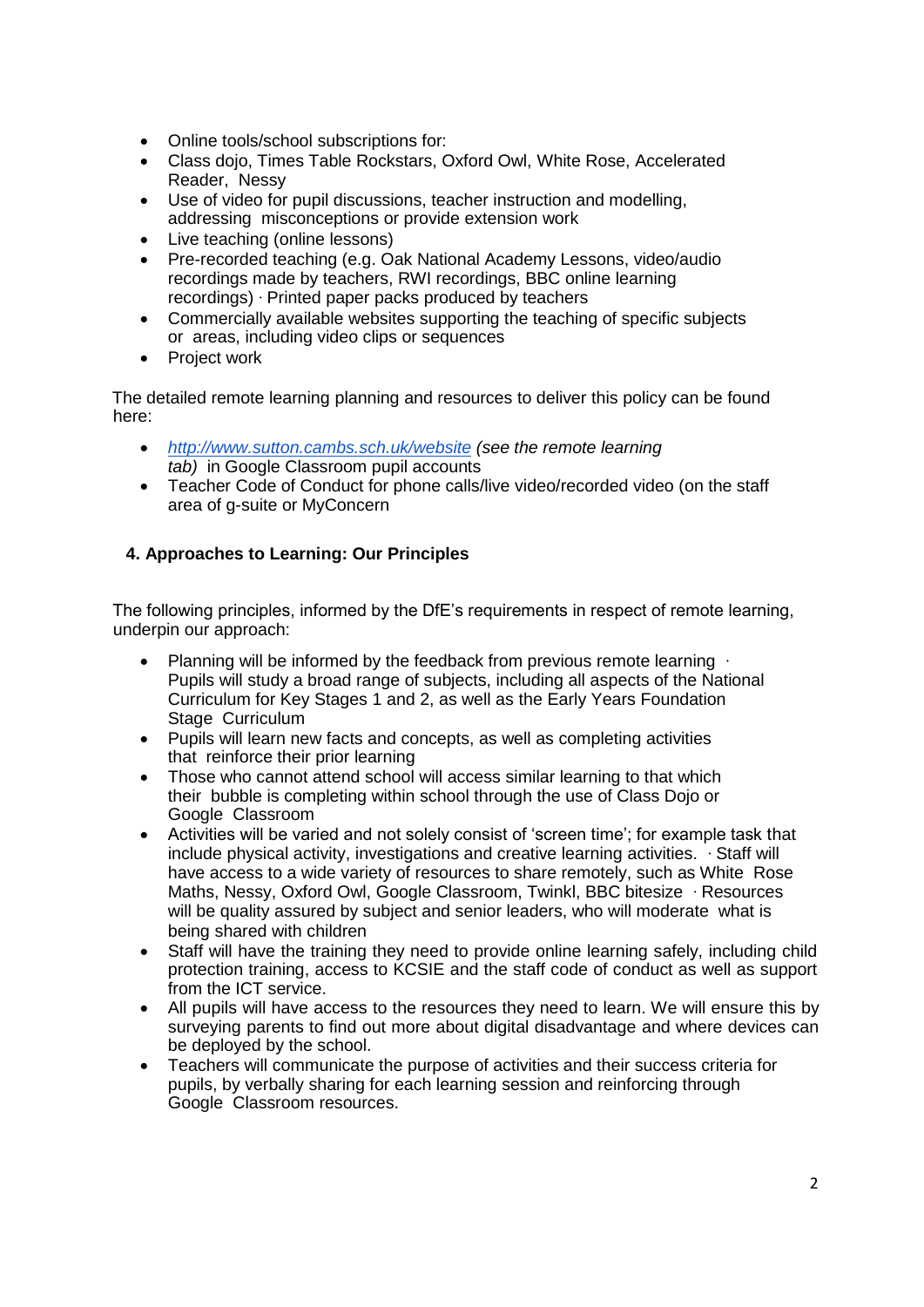- Pupils will access remote learning resources as part of in-school delivery, so that they become used to these ways of working, by a phased approach to Google Classroom and using such systems in the classroom. We will ensure that families and children know how to log on and know where to access the resources.
- SEND will not be a barrier to accessing the curriculum at home, because the school will work in partnership with families by maintaining good contact with them through Class Dojo. The SENDCO will monitor that work is suitably differentiated for SEND children. Small group work will continue where possible through Google hangouts.
- COVID catch-up funding will be used effectively to provide support for identified children.
- Staff workload will be managed by setting clear expectations for all staff. ∙ Leaders and class teaching staff will measure engagement in remote learning by monitoring participation through Google Classroom and will use this information to review provision and make changes as necessary.

### **5. Working with Parents**

We are committed to working in close partnership with families, and providing remote learning in different ways when that is necessary to suit the needs of particular pupils, such as those who have special educational needs and disabilities (SEND)

We will provide guidance to parents on how to use Google Classrooms and will direct them to resources where appropriate. This will be through the normal school communication channels e.g. letters, newsletters, Class Dojo, MCAS, parent meetings.

Resources will be shared with pupils and parents via Google Classroom or on the school website.

We would encourage parents to support their children's work, and to establish a routine based around the school day wherever possible as per the school's model learning plan.

Should parents be unable to access online work for any reason, they should contact the class teacher, so that other arrangements can be made.

All children sign an 'Acceptable Use Policy' at school which includes e-safety rules. This applies when children are working on computers at home. Pupils and their parents should remember all aspects of the acceptable use policy that is issued annually are adhered to.

We recognise that some pupils may not have online access at home. We take the following approaches to support those pupils to access remote education:

-Lending devices to pupils. Parents should contact the school office to find out more about this. Parents will be asked to sign a loan agreement and the school will seek to regularly survey parents to find out more about access to devices.

-Providing by post or by collection and printed materials if families do not have online access

-Accepting photos of work or paper copies where families do not have online access.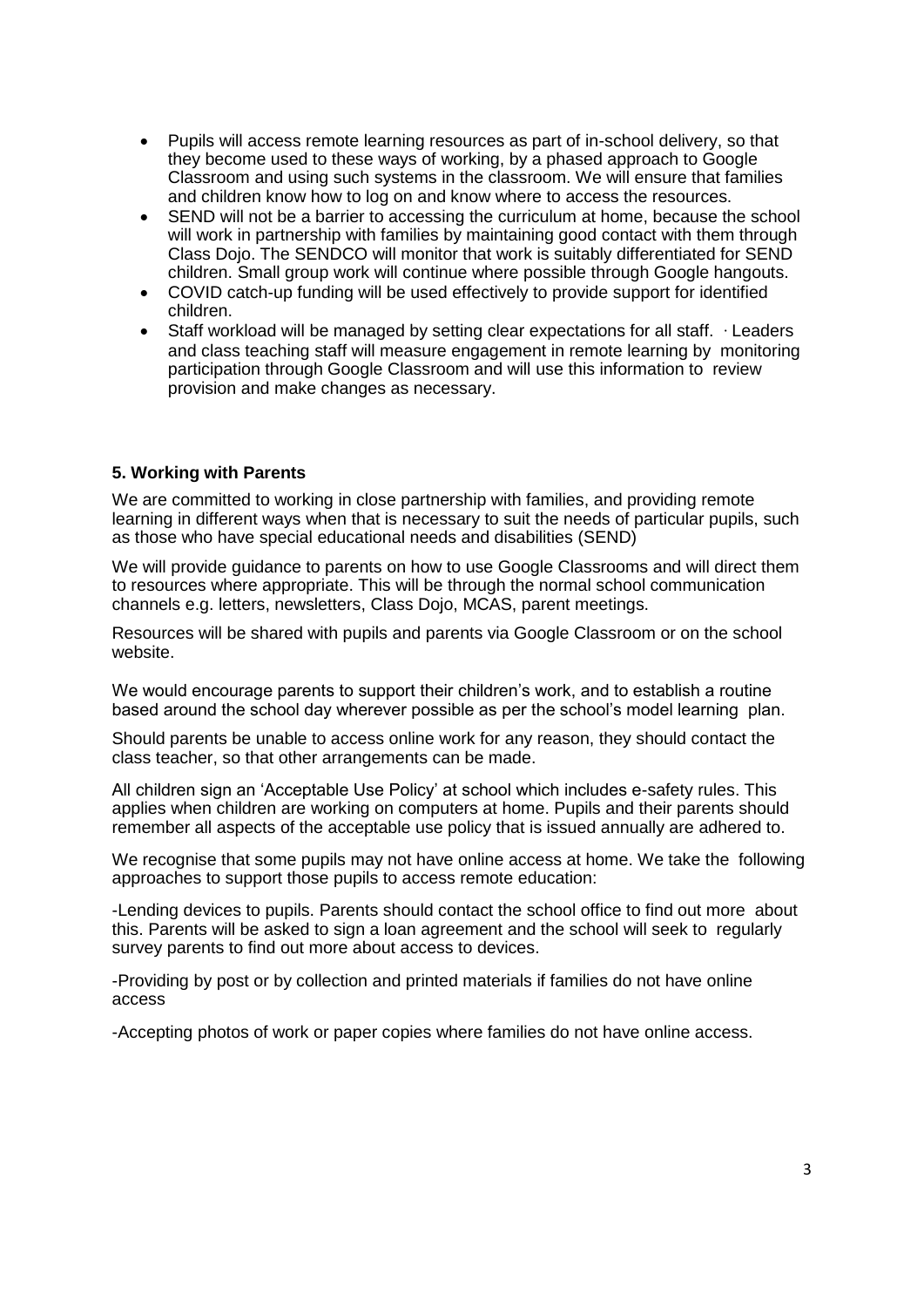# **6. Roles and responsibilities**

### **Senior and subject leaders**

Alongside any teaching responsibilities, senior/subject leaders are responsible for:

- Adapting schemes of learning so that teachers are aware of how the intended key components can be taught remotely
- Co-ordinating the remote learning approach across the school including monitoring pupils' engagement
- Lead virtual meetings to ensure consistency across the year/subject ∙ Monitoring the effectiveness of remote learning, including by sampling work and obtaining feedback from staff and families
- Ensuring that staff, pupils and parents benefit from appropriate guidance about remote learning
- Ensuring that resources fully support teachers and pupils so that remote learning can take place without hindrance in this respect
- Monitoring the security of remote learning systems, including data protection and safeguarding considerations
- The Senior Leader who is responsible for remote education is: Sarah Jarman
- The Governor who is responsible for remote education is Hilary Sanderson

### **Teachers**

Teachers will be provided with the necessary training on how to use Google Classroom

When providing remote learning, teachers must be available between 9am to 12 noon and 1pm to 3.45pm. Staff at the school will provide the following number of hours of remote education in line with DFE guidance per day (this includes remote teaching and independent work:

Key Stage 1: 3 hours per day, with less for younger children

### KS2: 4 hours per day

Teachers unable to work for any reason during this time should contact the Headteacher. When providing remote learning, teachers are responsible for:

- Setting work:
	- o Teachers will set work for the pupils in their classes
	- o The learning set should follow the usual timetable for the class had they been in school, wherever possible
	- o Teachers will set work using the Google Classroom online platform
	- o Daily English and mathematics work and one other subject
	- o Planning will be completed and uploaded to Google Classroom by Thursday at 12 noon, before they are made available to pupils and parents (for the following week)
	- o Resources that supplement the plan will be ready and uploaded for each session on the day before it is taught, by 3pm
- Providing feedback on work:
	- $\circ$  Reading, writing and mathematics work will be marked daily and one piece of each will be marked with 'next step' comments twice per week if the bubble is closed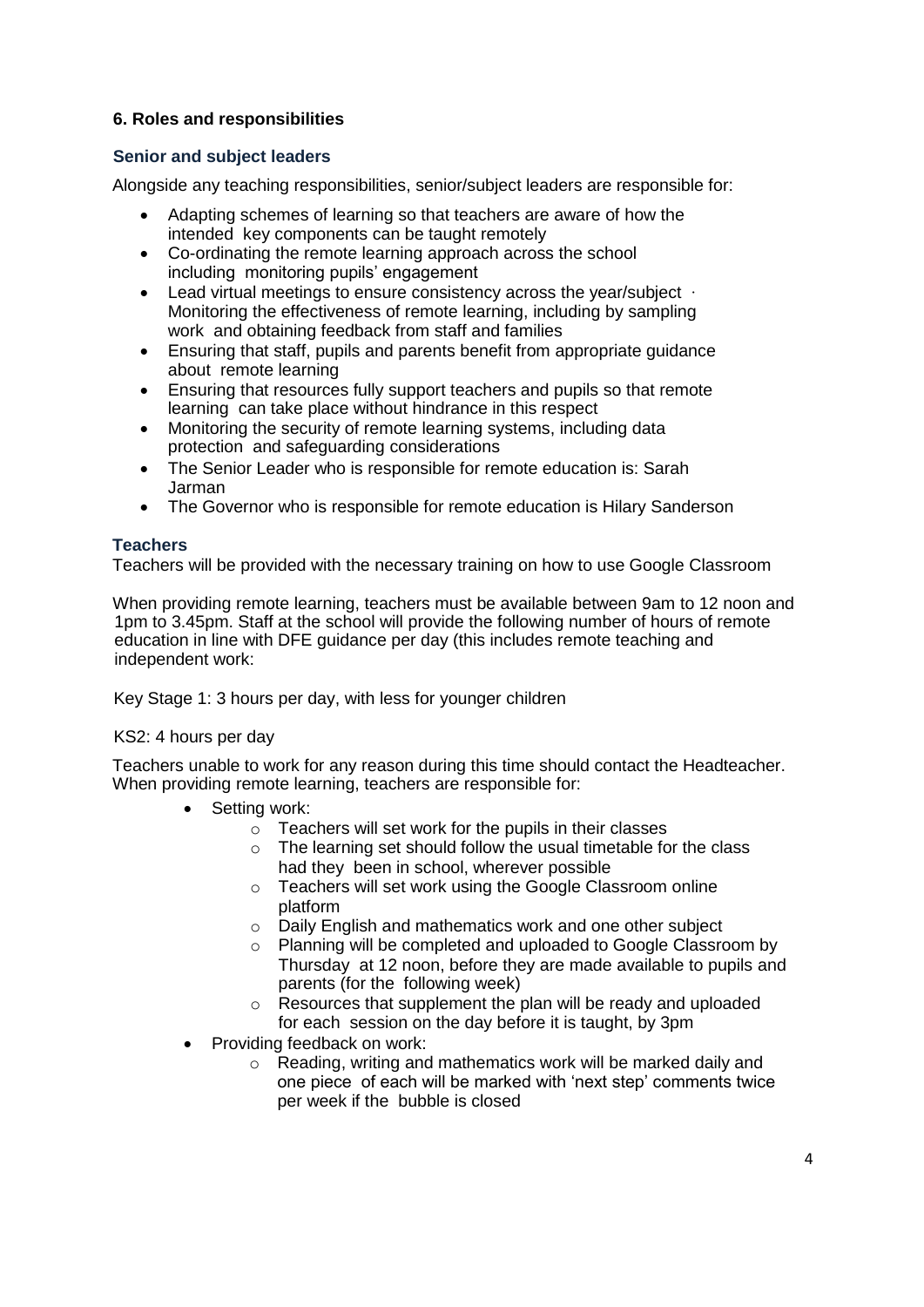- $\circ$  If the bubble remains open, the teacher will mark work or provide feedback at least weekly
- o Work in other subjects will be marked weekly
- Keeping in touch with pupils who aren't in school and their parents:
	- $\circ$  If there is a concern around the level of a pupil's non engagement for a period of three days, the teacher should make contact with the pupil and their parents using Class Dojo
	- $\circ$  If after 5 days a child has still not engaged with learning during a bubble closure, the teacher will then contact the family via telephone.
	- $\circ$  If there is still no contact with parents via doio or phone after 5 days, the teacher should try again on the 6th day and if still no contact should be referred to the DSLs using myconcern.
	- o Teachers should check emails at least once in the morning and once in the afternoon and should respond to all communication within 24 hours (only including working days). If the matter cannot be resolved within that period, the teacher will acknowledge the email and explain to the communicator the reasons for the delay and the actions they are taking
	- o Where a family displays difficult behaviour or is unable/unwilling to comply, teachers will contact the Headteacher, Deputy Headteacher or SENDCO for advice.
		- o Calls made using personal phones must have 141 inserted before the recipient's number so that their phone number is hidden from view
	- o Any complaints or concerns will be dealt with initially by the class teacher, communicating and trying to resolve. Our Complaints policy on the school website should be followed.
	- o For any safeguarding concerns, refer immediately to the DSLs (Sarah Jarman, Sam Wallace, Pippa Williams or Sam Brown).
- Staff who are required to self-isolate are expected to:
	- o Follow the normal reporting procedure for planned absence
	- o Following contact with school, the school business manager may set up a referral to Occupational Health to support that individual
	- $\circ$  Obtain a test and share the result of it with school so that appropriate plans can be made
	- o If unwell themselves, teachers will be covered by another staff member. Planning and other activities will not be undertaken until the teacher is fit for work.

### **Teaching Assistants**

Teaching assistants must be available during their usual working hours.

If they are unable to work for any reason during this time, for example due to sickness or caring for a dependent, they should report this using the normal absence procedure.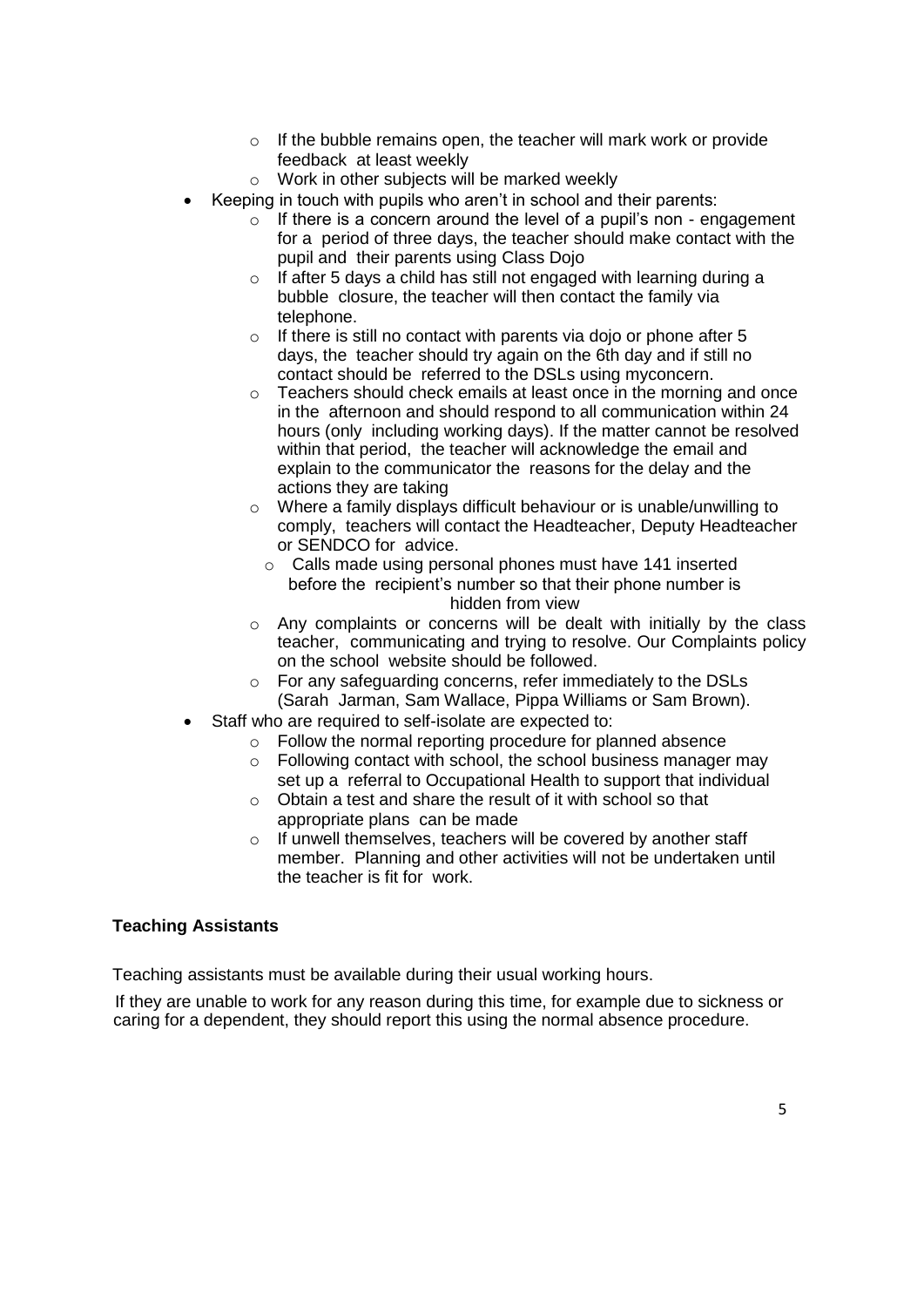During the school day, teaching assistants must complete tasks as directed by the Key Stage Leaders or the SENDCo. These tasks will not necessarily be class based, but will consider the entire Key Stage needs. The following tasks/roles are examples and do not constitute an exhaustive list:

- Cover in other areas of the school as directed by the Headteacher, Deputy Headteacher or SENDCo
- Assisting the class teacher with supporting pupils
- Preparing home learning resources
- Undertake remote and/or online CPD training
- Attend virtual meetings with colleagues
- Communicate with parents
- Completion of work that accords with school improvement priorities

### **Designated safeguarding lead**

The DSL is responsible for managing and dealing with all safeguarding concerns. For further information, please see the Safeguarding and Child Protection Policy.

# **The SENDCO**

Liaising with the ICT technicians to ensure that the technology used for remote learning is accessible to all pupils and that reasonable adjustments are made where required.

 Ensuring that pupils with EHC plans continue to have their needs met while learning remotely, and liaising with the headteacher and other organisations to make any alternate arrangements for pupils with EHC plans and IHPs ∙ Identifying the level of support required by pupils

### **The Finance Officers**

- Ensuring value for money when arranging the procurement of equipment or technology.
- Ensuring that the school has adequate insurance to cover all remote working arrangements.

### **IT Technicians**

IT technicians are responsible for:

- Fixing issues with systems used to set and collect work
- Helping staff with any technical issues they are experiencing
- Reviewing the security of remote learning systems and flagging any data protection breaches to the data protection officer
- Assisting pupils and parents with accessing the internet or devices

### **Pupils and parents**

Staff can expect pupils learning remotely to:

- Be contactable during the school day
- Complete work to the deadline set by teachers
- Seek help if they need it, from teachers or teaching assistants
- Alert teachers if they're not able to complete work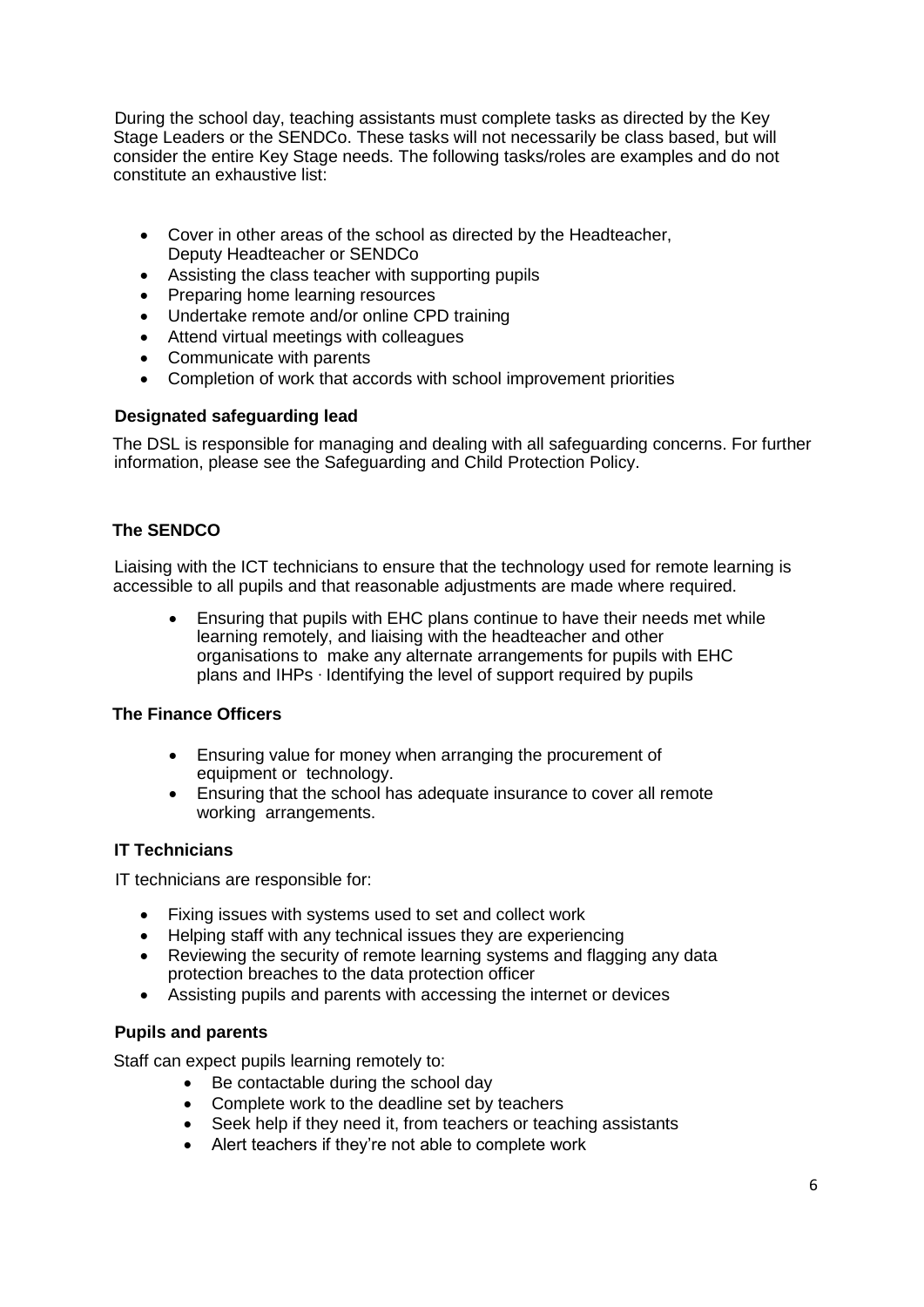Staff can expect parents with children learning remotely to:

- Wherever possible, maintain a regular and familiar routine, making reference to the model timetable.
- Support their children in their reading as far as they are able, so that they continue to read their home reading book or access online reading resources: Accelerated Reader, Oxford Reading Owl and other resources shared by the class teachers
- Support their children's work as far as they are able, by discussing the work together and making appropriate plans for its completion. This can include providing a suitable place to work and encouraging their children to focus
- Make the school aware if their child is sick or otherwise cannot complete work, or if the online platform does not work on their devices, whereupon alternative resources will be offered
- Seek help from the school if they need it, communicating with class teachers by Class Dojo or by contacting the school office via e-mail/MCAS
- Be respectful when making any complaints or concerns known to staff

# **Governing Body**

The governing body is responsible for:

- Monitoring the school's approach to providing remote learning to ensure education remains as high quality as possible
- Ensuring that staff are certain that remote learning systems are appropriately secure, for both data protection and safeguarding reasons
- Continue to ensure the well-being and work life balance of senior leaders in the school

# **7. Personal Data**

Staff members may need to collect and/or share personal data, such as information on pupils' attainment or their contact details. This is necessary in furtherance of the school's official functions and therefore individuals will not need to provide authorisation for this to happen. However, staff are reminded to collect and/or share as little personal data as possible online, and should speak to their line manager if they are unsure. Teachers and teaching assistants should not store pupils' personal data on their own electronic devices.

# **8. Keeping Devices Secure**

All staff members will take appropriate steps to ensure their devices remain secure. This includes but is not limited to:

- Using strong password protection, with passwords that are at least 8 characters, with a combination of upper and lower case letters, numbers and special characters
- Ensuring the hard drive is encrypted, so that if the device is lost or stolen the files on the hard drive cannot be accessed by attaching it to a new device
- Making sure the device locks automatically if left inactive for a period of time
- Not allowing family or friends to use the device
- Storing the device securely to avoid theft
- Ensuring that anti-virus and anti-spyware software is up to date
- Installing updates to ensure that the operating system remains up to date